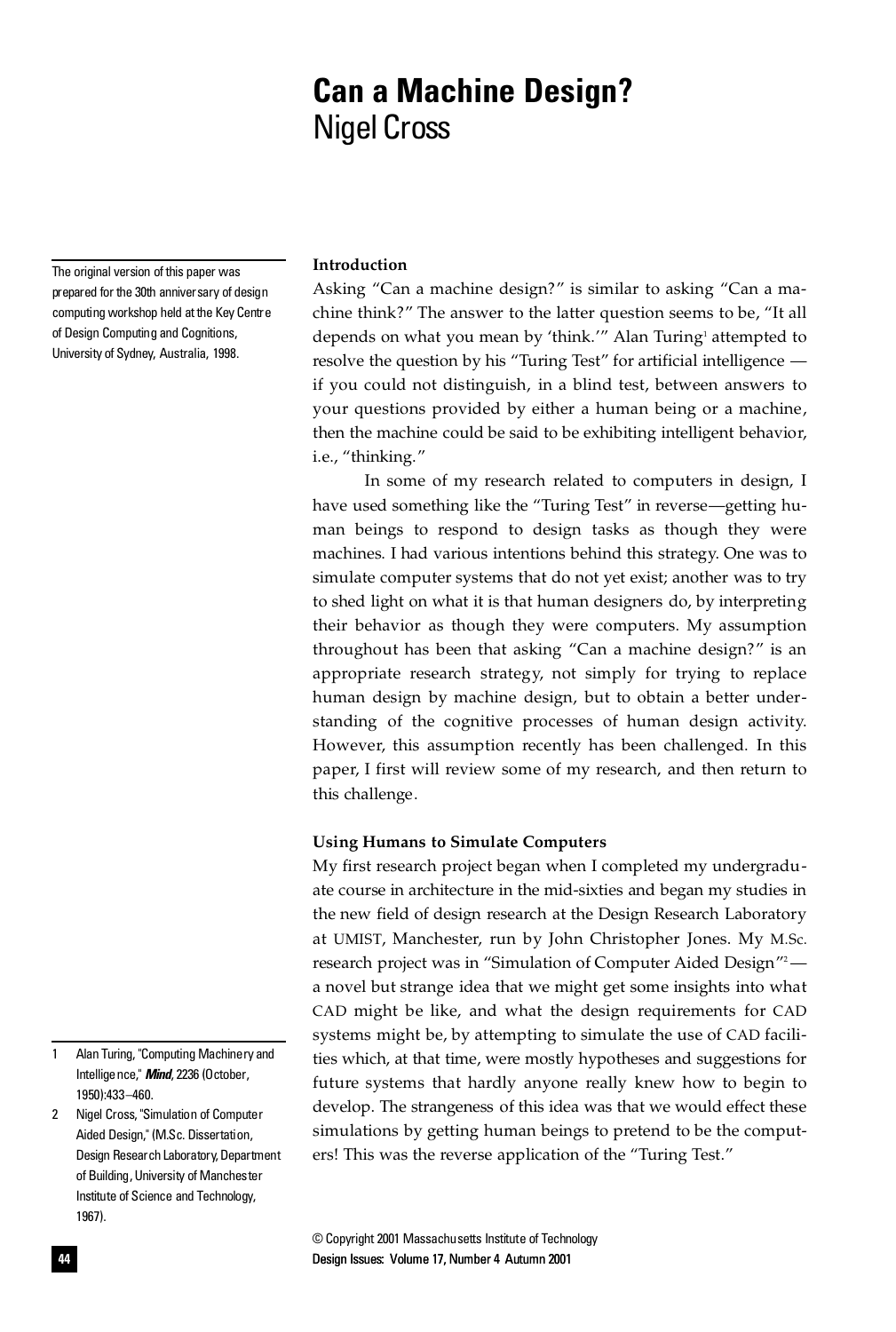The project was based on getting designers (architects) to attempt a small design project in experimental conditions (like the protocol studies and similar studies that have grown up since that time). They were given the design brief, and asked to produce a sketch concept. In addition to conventional drawing materials, they had a simulated computer system to help them: they could write questions on cards located in front of a closed-circuit TV camera, and would receive answers on a TV screen in front of them. In another room, at the other end of the CCTV link, was a small team of architects and building engineers who attempted to answer the designer's questions. Thus, we had a very crude simulation of some features of what now might actually be parts of a modern-day CAD system, such as expert systems and databases.

The designers who participated in these experiments were not told what to expect from the "computer," nor given any constraints on what they might choose to ask of it. Thus, I hoped to discover what kinds of facilities and features might be required of future CAD systems, and to gain some insight into the "systemic behavioral patterns" that might emerge in these future humancomputer systems.

I conducted ten such experiments, which lasted about one hour each. The messages between designer and "computer"were recorded, and one of the analyses made was to classify them into the topics to which they referred, from the client's brief to construction details. This kind of data gave some insight into the designers' patterns of activity, such as a cyclical pattern of topics over time, from requirements to details and back again. The number of messages sent in each experiment was quite low, with normally several minutes elapsing between requests from the designer. Of course, the response time from the "computer" also could be quite long, typically of the order of thirty seconds. Despite this apparently easy pace of interaction, all of the designers reported that they found the experiments hard work and stressful. They reported that the main benefit of using the "computer" was increased work speed, principally by reducing uncertainty (i.e., they relatively quickly received answers to queries, which they accepted as reliable information).

I also tried a few variations from my standard experiments. The most interesting was to reverse the normal set of expectations of the functions of the designer and the "computer." The "computer" was given the job of having to produce a design to the satisfaction of the observing designer. It immediately was apparent that, in this situation, there was no stress on the designer—in fact, it became quite fun—and it was the "computer" that found the experience to be hard work. This led me to suggest that CAD system designers should aim for<br>a much more active role for the computer, tantamount to a

virtual inversion of the present designer/computer roles.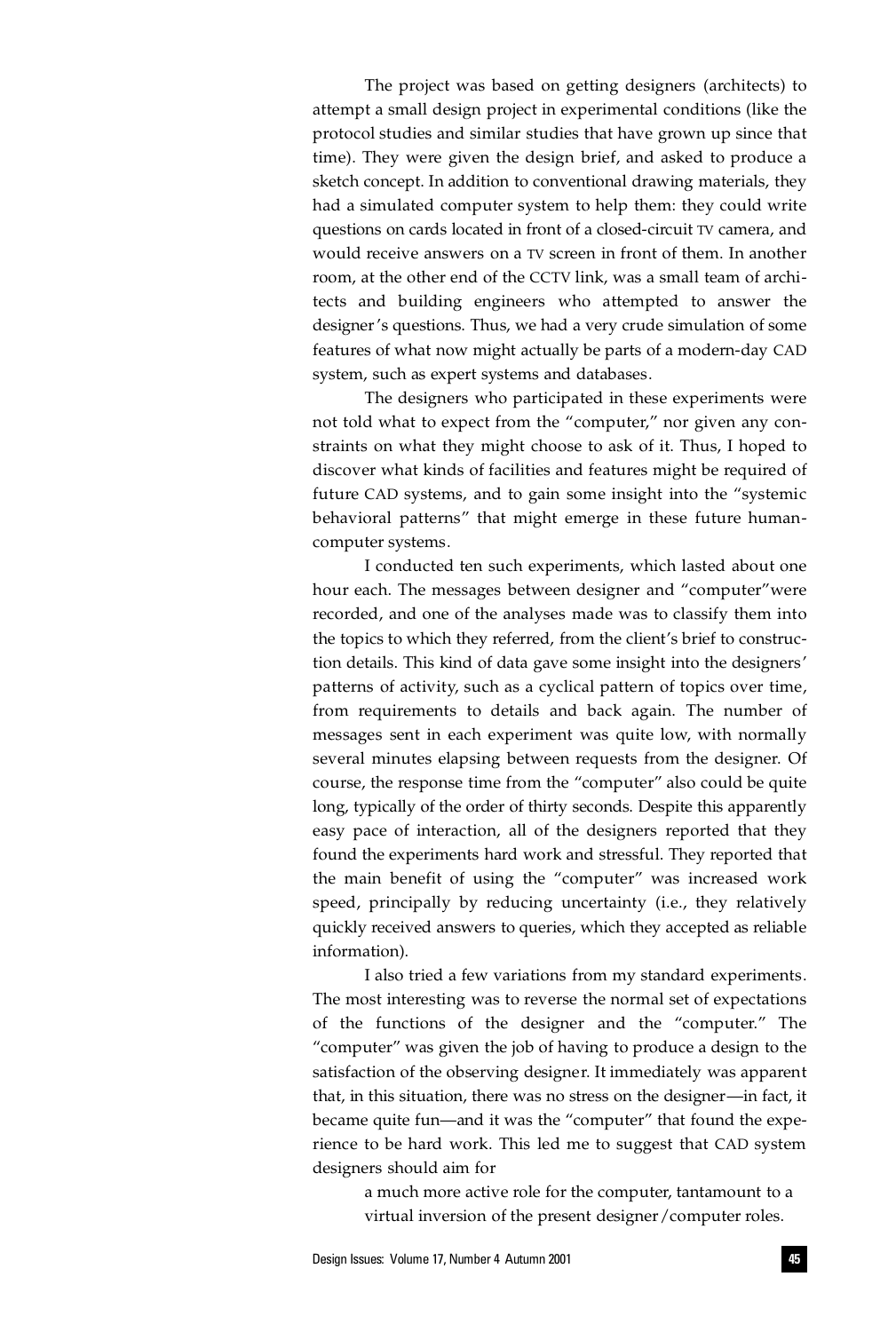The computer should be asking questions of the designer, seeking from him those decisions which it is not competent to handle itself. The computer could be doing all the drawing work, with the designer instructing amendments. Drawings presented by the computer on a graphic interface would be gradually completed as the designer made more decisions… Programmed to proceed as far as possible with out human intervention at each step, the computer would ask for decisions as required…We should be moving towards giving the machine a sufficient degree of intelligent behavior, and a corresponding increase in participation in the design process, to liberate the designer from routine procedures and to enhance his decision-making role. 3

This vision of the intelligent computer was based on an assumption that a machine *can* design—that it can be programmed to do a lot of the design work, but under the supervision of a human designer. I still think that there is something relevant in this vision of the computer as designer—it still offers a more satisfactory basis for the human-machine relationship in computer-aided design than current CAD systems. Why isn't using a CAD system a more enjoyable, and perhaps also a more intellectually demanding experience than it has turned out to be?

# **Comparing Human and Machine Performances**

I continued research on this question of human and machine roles in computer-aided design for my Ph.D.<sup>4</sup> My earlier studies had suggested that using computers in design might have adverse effects, such as inducing stress, while not having any beneficial effects on the quality of the resulting designs. The only "positive" effect that CAD appeared to have was to speed up the design process. The potential negative effects of CAD that I identified were an intensification of the designer's work rate and a concomitant reduction in the staff required in design offices. On the other hand, I suggested that CAD in architecture might lead to better communication between members of the design team, and to the inclusion of a wider range of participants such as the new building's users. 5

However, I still believed that a machine *can* design and that it can produce designs that are somehow better—more efficient, or more elegant, or something—than designs produced by humans. Drawing on research in problem solving (of the "traveling salesman" route-layout type) at the pioneering artificial intelligence center at Edinburgh University, I expected that human-machine interaction (rather than wholly-human or wholly-machine problem solving) would efficiently produce design solutions that were better than either a human or a machine could produce alone.

So I set out to test that hypothesis, using the problem of efficient room layouts in a building plan. (There had been some early

- 3 Ibid.
- 4 Nigel Cross, "Human and Machine Roles in Computer Aided Design" (Ph.D. thesis, Design Research Laboratory, Department of Building, University of Manchester Institute of Science and Technology 1974).
- 5 Nigel Cross, "Impact of Computers on the Architectural Design Process," *The Architects'Journal* (March 22, 1972): 623–628.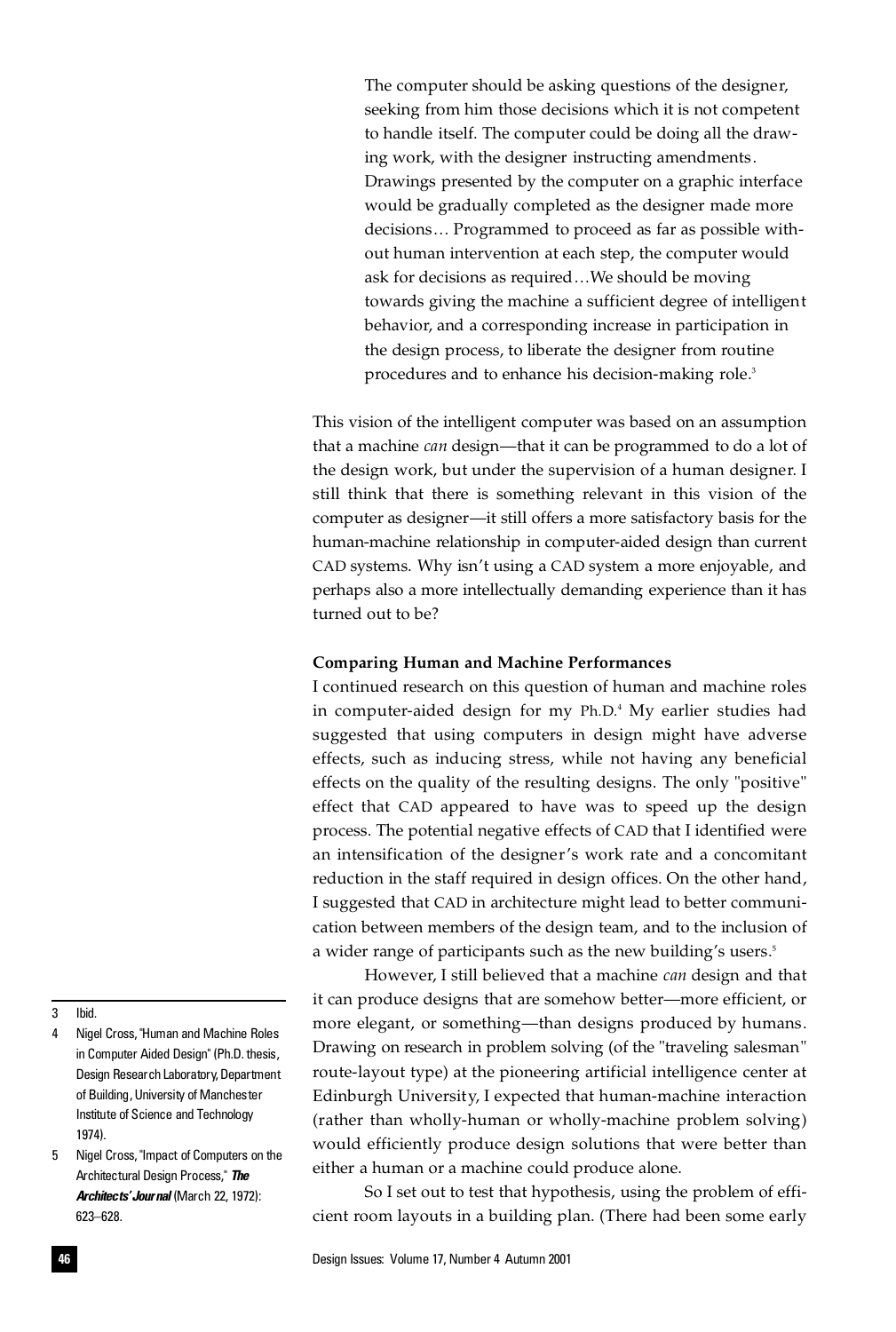attempts at producing "optimum" room-plan layouts. The idea was that, if you had some data for the numbers of journeys that typically would be made by the future building's users between the different elements of accommodation, then you could get a computer to opti mize the layout so as to minimize the "circulation cost" (i.e., the number of journeys multiplied by the lengths of journeys). Rooms that would have a high number of journeys between them would be placed close together, and so on.) I devised experiments in which fully-automatic computer programs, un-aided humans and human designers aided by interactive layout programs tackled the same layout problems.

I fully expected to replicate the Edinburgh results, and I was genuinely surprised to find that (a) there were no significant differ ences between the performances (i.e., the efficiency of the layouts) of unaided humans, and automatic computer programs, and (b) human-machine interaction produced worse results than either unaided humans or automatic machines! There were some mitigating circumstances arising from the crude nature of the human machine interaction that was possible at that time (teletype terminals and storage-tube displays), but it nevertheless was a surprising result that shook my confidence in CAD developments at that time, and led me to the conclusion that machines cannot *design* very well at all, and actually make design results worse rather than better. In my thesis, <sup>6</sup> I concluded that CAD would have a very limited positive effectiveness as a design aid, but could have profound negative effects on design activity and the job of being a designer. In an article in the *RIBA Journal*, I confessed that "I have seen the future; and it doesn't work!" 7

## **Eliciting Computable Rules From Human Behavior**

It was a long time before I returned to similar kinds of research. The developments in computing and CAD in the 1980s made me realize that, for good or bad, using computers in design practice was inevitable (indeed already was ubiquitous).

A project I was involved with in the mid-1990s was based on a sub-question of "Can a machine design?" It was "Can a machine make aesthetic judgments?" The aesthetic aspects of design often are assumed (by designers, if not by some of the CAD researchers) to be some of the most intractable aspects for computers to attempt. But my colleagues and I thought that there might be some implicit rule-based behavior in aesthetic judgments, which might be mod eled in a computer system.

The design domain we were working in was that of graphic design, where designers normally guard their aesthetic freedom very jealously. We agreed with them that it might not be possible to construct rules of aesthetically "good" design, but we thought that it might be possible to establish rules of "bad" design. If so, then a rule-based expert system could be used to evaluate graphic designs,

- 6 Nigel Cross,ˆ*The Automated Architec*t (London: Pion Ltd., 1977).
- 7 Nigel Cross, "Problems and Threats of Computer-Aided Design," *RIBA Journal* (October, 1977): 439–440.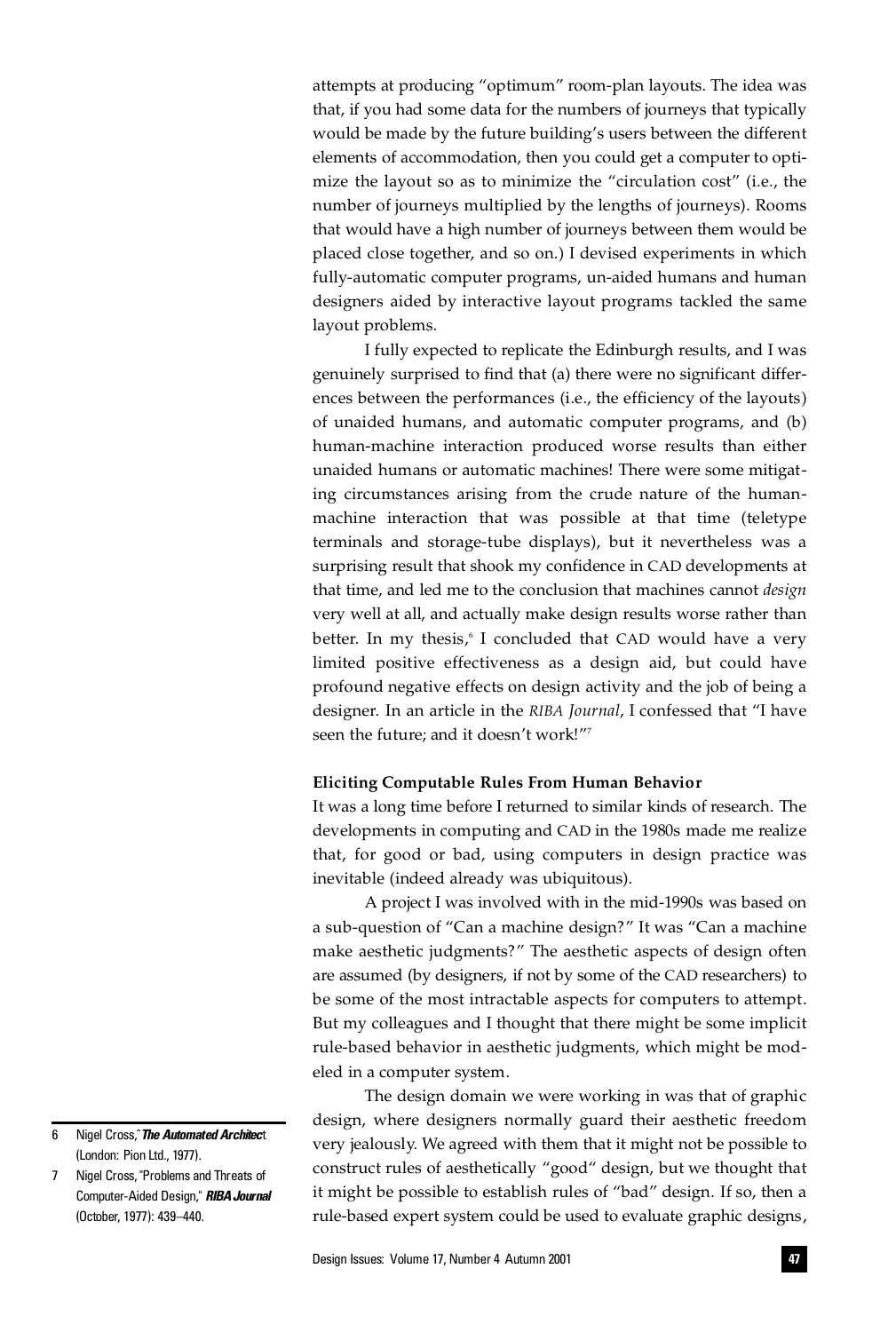pointing out the "bad" features. Users of such a system, even if they could not produce "good" designs, at least be might able to produce designs that were "not bad." We had in mind users of word processors and simple desktop publishing systems, producing amateur graphic designs such as in-house notices, newsletters, and similar publications.

We collected examples of such amateur designs (A4 -sized "poster") from around our own departmental noticeboards, and submitted them for critique by two expert graphic designers. We then converted the experts' comments on the "bad" design features into rules, and tested these rules by using ourselves as "human computers"—strictly following the instructions in a machine-like way, until ambiguity was eliminated. (In a way, this also was following Turing's early theoretical argument that problem-solving programs might, in principle, run on any kind of "machine"—thus separating the program from the computer.) Then we applied the rules to a new sample of posters and compared the "machine" results with those of the human experts' critiques of the new posters.

We found that a relatively small number of rules (less than twenty) could be used to eliminate common "bad" design features. Some of our rules were very simple, such as "Left and right margins should be equal" and "If more than seventy percent of text is centered, then all text should be centered." But applying such simple rules does lead to designs that are "not bad." We also found that the human experts were frustratingly inconsistent in applying their own "rules;" when we pointed this out to them, they were quite happy to accept that the rules indeed were valid, but need not always be applied rigorously in every case! This seems to be something like allowing the judge some leniency in passing sentence. This work is reported in Glaze, et al. 8

This was not a demonstration that a machine can design. It was a demonstration that, in principle, a machine can do some things that many human beings regard as a uniquely human attribute—in this case, making aesthetic judgments. To me, it also was a confirmation of the value of asking "Can a machine design?" as a research strategy for investigating design. We had learned something about a relatively difficult area of design activity, and also something about designers and their ways of thinking.

### **Natural Versus Artificial Intelligence**

We might not necessarily want machines to do everything that human beings do, but setting challenges for machines to do some of the cognitively hard things that people do should give us insight into those things and into the broader nature of human cognitive abilities. I always had assumed that this argument was one of the validations for research in artificial intelligence. Thus, we would learn more about ourselves. For example, the research program in

<sup>8</sup> G. Glaze, J. Johnson, and N. Cross, "Elicitation of Rules for Graphic Design Evaluation" in J.S. Gero and F. Sudweeks, eds., *Artificial Intelligence in Design: AID96* (Dordrecht: Kluwer, 1996).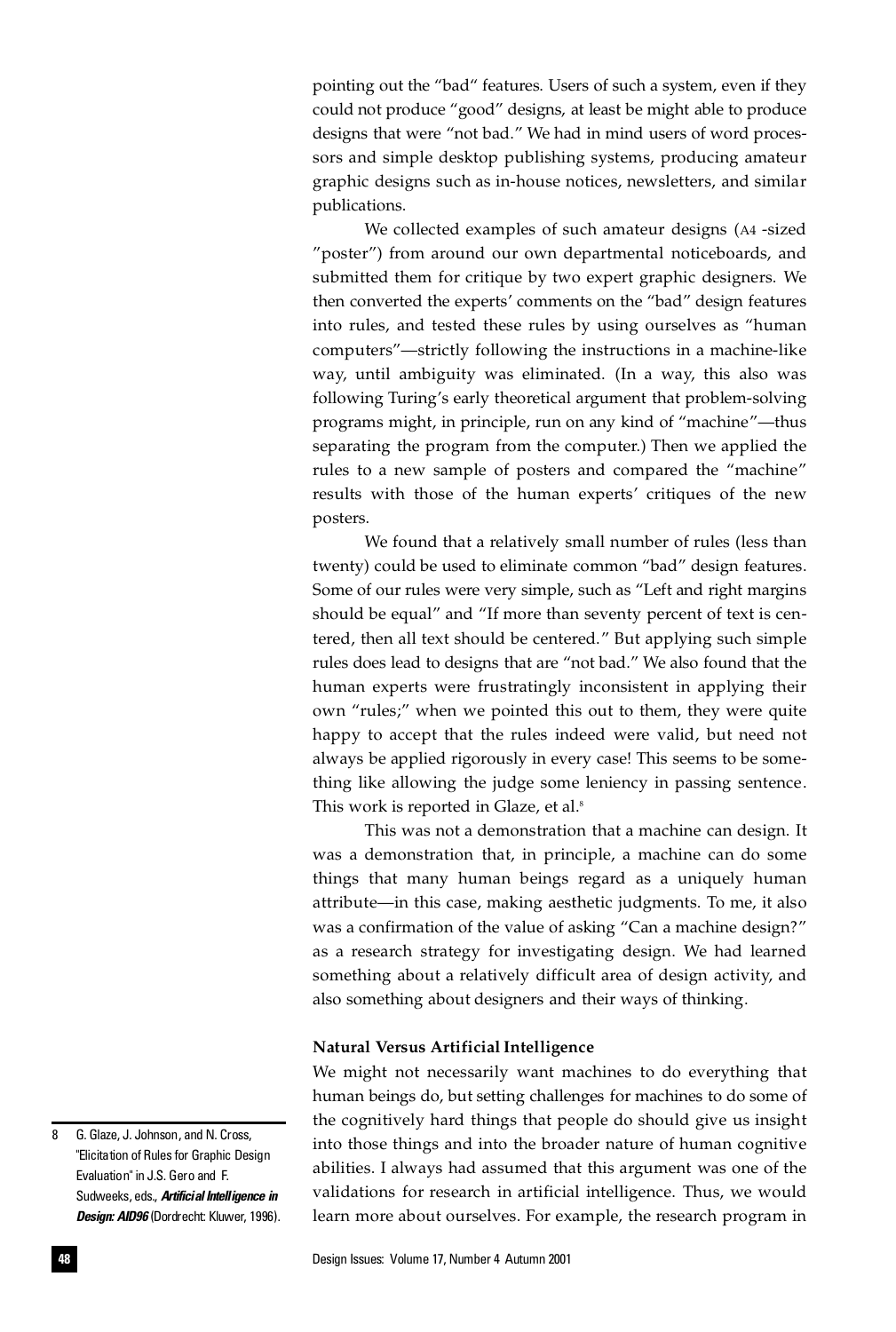computer chess-playing presumably has not had the ultimate aim of making it unnecessary for humans ever to "need" to play chess again. Rather, it has been to gain understanding of the nature of the "problem" of the chess game itself, and of the nature of the human cognitive processes which are brought to bear in chess playing and in the resolution of chess problems.

That always has been my assumption about the value of trying to get machines to do things that human beings do, whether playing chess or designing. But John Casti of the Santa Fe Institute came to a rather disturbing conclusion about the lessons that may have been learned from chess-playing machines. In his book, *The* Cambridge Quintet, Casti<sup>9</sup> imagines a debate on computation and artificial intelligence between Turing, Wittgenstein, Schrödinger, and Haldane; chaired by C.P. Snow. In a postscript, Casti refers to the 1997 defeat of the world chess champion, Garry Kasparov, by the computer program Deep Blue II, and he quotes Kasparov as saying, "I sensed an alien intelligence in the program."

Casti then goes on to come to the rather surprising, and de pressing conclusion that "we have learned almost nothing about human cognitive capabilities and methods from the construction of chess-playing programs." So, in computer-design research, will we be forced to come to the same conclusion, that "we have learned almost nothing about human cognitive capabilities and methods from the construction of designing programs?" Will designers rather nervously contemplate the "alien intelligence" of the designing programs? Will we have built machines that can design, but also have to bring ourselves to Casti's view of the "success" of chess playing machines: "the operation was a success—but the patient died!"?

Perhaps Casti is being unduly pessimistic. One thing that we have learned from chess-playing programs is that the brute force of computation actually can achieve performances that outmatch human performance in a significant area of human cognitive en deavor. Researchers of computer chess-playing have surely learned something of the cognitive strategies of human chess players, even though their programs do not "think" like humans? Certainly, I believe that, on a much smaller scale, our research on aesthetic judg ments in design had that kind of value.

In more recent research, I also have found that computational models of design activity can be useful descriptive or explanatory models of human design behavior. This has been partic ularly so in the field of creative design, where attempts to build computational models have provided some useful paradigms for the nature of creative design activity.<sup>10</sup> I think that many of the attributes of design cognition that we now regard as essential features of the natural intelligence of design<sup>11</sup> have been identified as a result of attempts to simulate design activity in artificial intelli gence.

- 9 J. Casti, *ˆThe Cambridge Quontett* (London: Little, Brown, 1998).
- 10 Nigel Cross, "Creativity in Design: Analyzing and Modeling the Creative Leap" *Leonardo* 30:4 (1997): 311–317, and Nigel Cross and K. Dorst, "Co-evolution of Problem and Solution Spaces in Creative Design" in J.S. Gero and M.L. Maher, eds., **Conference on** *Computational Models of Creative Design: HI98* (Key Centre of Design Computing, University of Sydney, 1998).
- 11 Nigel Cross, "Natural Intelligence in Design," *Design Studies* 20:1 (1999): 25–39.